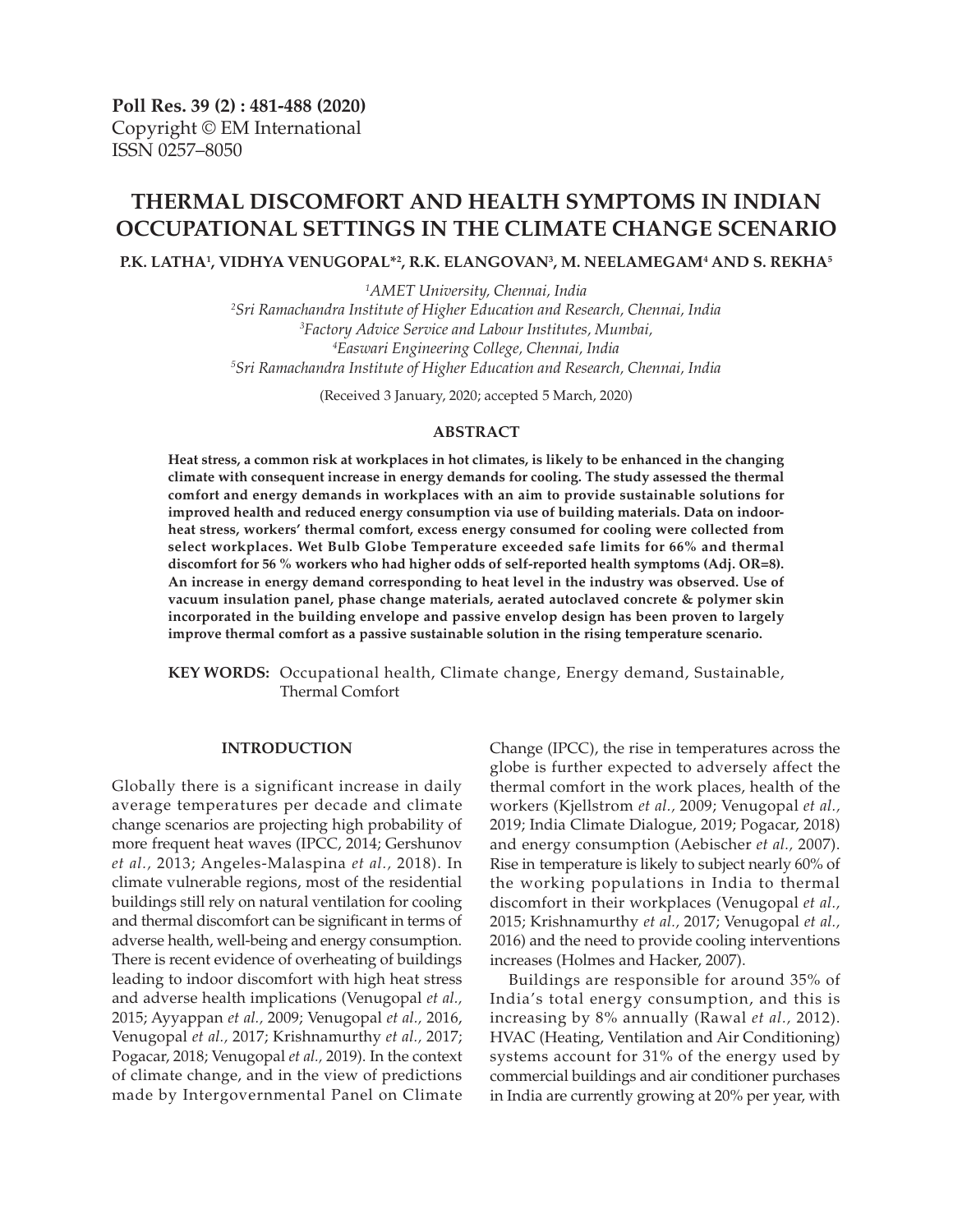about half of these purchases attributed to the industrial sectors (McNeil and Letschert, 2008). Average energy use per unit area due to operation of HVAC systems in air conditioned buildings in India currently lies in the range of 120e290 kW h/m²/year. If not improved, total energy usage for providing AC in buildings is expected to grow to 1547 TW h in 2030 (Rawal *et al.,* 2012). A study showed recently that the energy used for space heating and cooling can be expected to increase in India by 85% from 2005 levels to 2050 if the buildings continue to be operated and built as they are done today (Sivak, 2009). Hence with this background the present study is aimed to provide some sustainable solutions based on review using building material to improve the thermal comfort level in occupational settings for improved health & safety outcomes with co-benefits of reduced energy consumption.

## **MATERIALS AND METHODOLOGY**

## **Study Design**

The study used a cross-sectional study design to assess heat stress, thermal comfort of workers and energy consumption towards cooling for two seasons, "summer" and "winter", in 6 occupational sectors from 2-cities of Tamilnadu. The occupational sectors were classified according to the existing cooling provisions such as use of air conditioner and/or use of mechanical devices/fans to provide thermal comfort. The sectors were categorized as high, medium and low heat industry (based on the heat-generating processes) only for the purpose of estimating the energy consumption pattern with regard to cooling. The study was conducted with five objectives I) profiling the indoor heat stress in the selected workplaces II) understanding the workers' perceptions on indoor thermal comfort III) estimating the excess energy consumed and cost incurred to provide cooling interventions IV) projecting the rise in indoor heat stress in the climate change scenario and finally to provide V) a sustainable solution by use of passive building materials to improve thermal comfort.

Prior ethical clearance from the Institutional Ethics Committee (IEC) and permission from the concerned industry was obtained for the study. The risks and benefits of participating in the study were explained to the workers and signed informed consent was obtained. A walk-through audit was done in each workplace to identify sampling locations for heat monitoring and to make

observations about the workplace ventilation and existing cooling provisions. Both qualitative and quantitative data were collected on different days when work was in progress.

# **Profiling indoor heat stress and workers' perception**

Profiling the indoor heat stress in the occupational sectors was done using the quantitative data on heat stress exposure via measurements of the Wet Bulb Globe Temperature (WBGT) using a portable heat stress monitor, (QuesTemp 34; QUEST Technologies, Oconomowoc, WI, USA), which has an accuracy level of  $\,$  0.5 °C between 0 °C and 120 °C of dry bulb temperature and  $\degree$  5% relative humidity (RH) between 20% and 95% RH. Globally, the WBGT index is the most commonly used heat index in heat stress assessments (Crowe *et al.,* 2010; Alimohamadi *et al.,* 2015, Parsons, 2014). Thermal comfort data were recorded using a questionnaire adapted from (ASHRAE, 2004). The questionnaire had workers demographic details like age, gender, education status and other details like type of work as per (ACGIH, 2018), workers' exposure to heat, health impacts, impacts of clothing, coping mechanisms and thermal responses like indoor humidity & ventilation status.

# **Energy consumption and costs incurred for providing cooling systems**

Monthly data on energy consumption in the industries was collected from the high, medium and low heat industries with and without air conditioners to compare the energy consumption pattern. The current energy consumed and cost incurred for it was collected from the respective occupational sectors for 3 years (2015- 2017) from their records. The selection of industries in each category was based on similar manufacturing processes but one industry with and another without cooling provision. The energy consumption and the cost incurred were estimated based on the number of units of electricity used seasonally.

# **Projections of future indoor heat stress and suggested sustainable solutions using building material.**

Indoor WBGT was calculated by assuming the Globe Temperature (GT) and Relative Humidity (RH) to be same as the measured value and to the measured Dry Bulb Temperature (DBT) which was obtained from the portable heat stress monitor,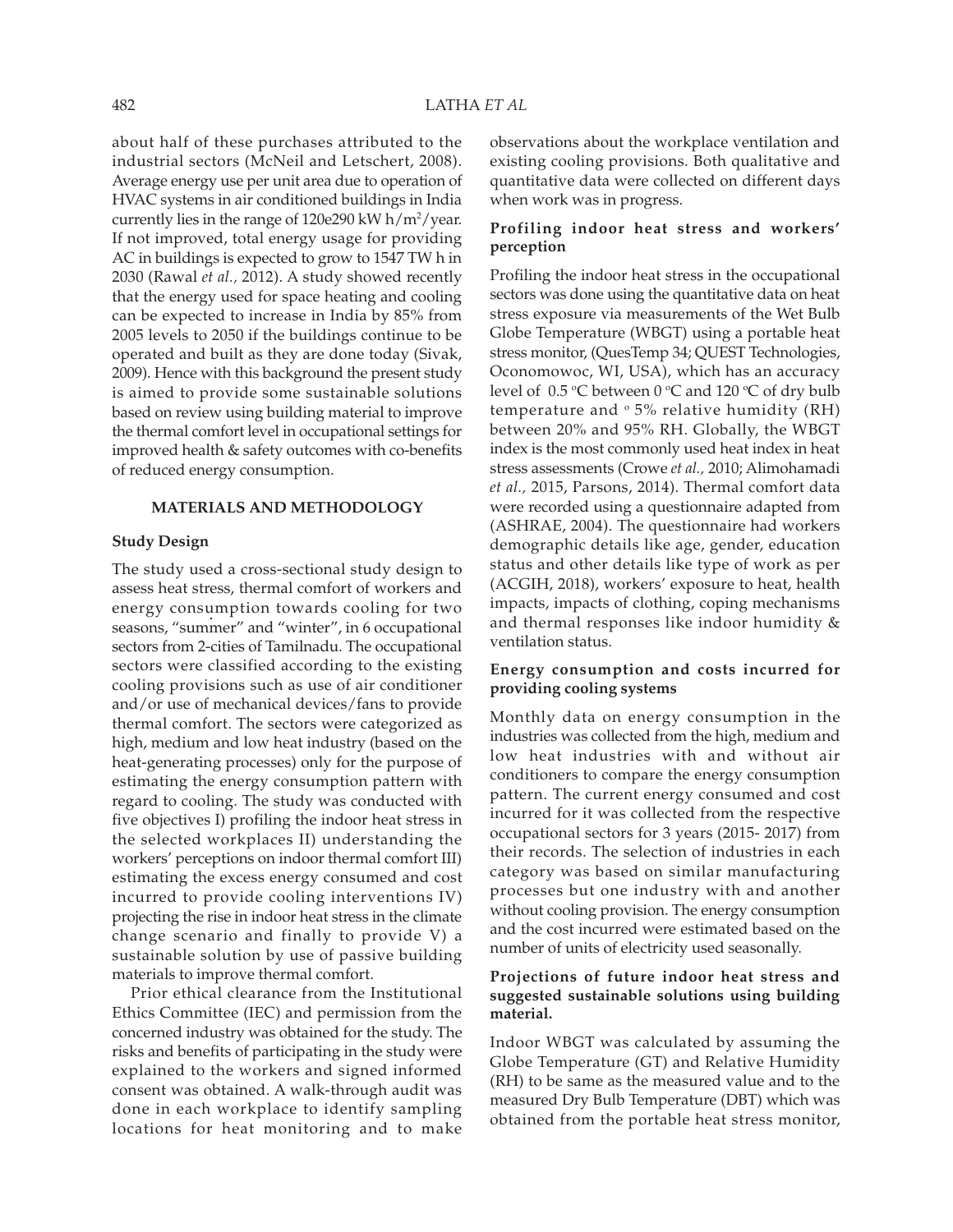respective rise in temperature of four RCP scenarios projected by IPCC 2014 (IPCC, 2014) was added. Using these projected DBT and RH, the projected Wet Bulb Temperature (WBT) was calculated using (5.396998+ (0.525968\*WB) + (0.06927\*GT) multivariate logistic regression equation. The respective indoor WBGT indoor was calculated using the formula (0.7WB+0.3GB) and the WBGT was projected for four RCP scenarios projected by IPCC 2014 using Climate CHIP software (Climate CHIP, 2016).

Detailed literature review was done for identifying building materials based on their thermal properties that could be used to improve the indoor thermal comfort with a co-benefit of reduced energy consumption in workplaces which could provide a sustainable solution to cool workplaces with or without the availability of electricity.

#### **Data Analysis**

All data analysis was done using Microsoft Excel 2007 and SPSS software. Bivariate analysis was done for identifying associations using chi square test. The crude Odds Ratios (OR) is presented as the measure of association, the cutoff of 0.05 was used to interpret the significance of the p-values for all analysis. Multivariate logistic regression analysis using stepwise method was done for controlling possible confounders. The adjusted ORs thus calculated are presented with the corresponding pvalues and 95% CIs.

## **RESULTS AND DISCUSSION**

#### **Study Population**

A total of 741 workers (high heat industry N=441, Medium Heat industry N=170 and low heat industry N=130) were interviewed, of whom 73% (n  $= 559$ ) were males and 27% (n  $= 202$ ) were females. The mean age of the study population was 37 years and approximately 70% of the workers ( $n = 540$ ) had some basic level of education. 79% of the study populations were non-smokers, 20% of the population consumed alcohol and about 30% had some pre-existing medical condition such as diabetes or hypertension.

#### **Heat Stress profile**

The WBGT profile in Fig.1 showed that the measured average WBGT in the high heat, medium heat and low heat industry were 31°C, 30 °C and 29 °C during summer and maximum WBGTs were quantified in the places where employees were working near furnaces and dryers. During winter the average WBGT was 28.2°C, 27°C and 25 °C respectively (Fig. 1). It was clearly seen that in summer 94 % were at the risk of heat stress as per the Threshold Limit Value (TLV) as per ACGIH guidelines (ASHRAE, 2004) compared to only 37% in winter. High occupational heat stress profiles that exceed recommended TLVs have also been demonstrated in other studies conducted in India (Nag *et al.,* 2009; Ayyappan *et al.,* 2009) and around the world (Lucas *et al.,* 2014; Venugopal *et al.,* 2015; Lundgren *et al.,* 2014; Krishnamurthy *et al.,* 2017).

From such evidence it is suggested that occupational heat-protection and mitigation requires more attention and action in many regions of the world.





#### **Workers perception on thermal comfort**

Workers perceived higher thermal discomfort in summer (69 %, N=250) compared to winter (45%, N=170) as shown in Table 1. A significant association was observed between workers perceptions of thermal discomfort and season (X<sup>2</sup>=73.047; p = <0.0001) and was also directly related to the exposure to the level of heat (high, medium or low) at workplaces ( $X2=1.718$ ;  $p = <0.0001$ ). The workers who perceived thermal discomfort had 12-times higher risk of exposures to heat stress compared to workers who did not perceive thermal discomfort (OR=12.46; 95% CI-8.140- 19.058; p=< 0.00001) as shown in Table 2. This proves that exposures to heat and indoor thermal discomfort are directly related. In addition to the workers perception on thermal comfort, their perception of heat-related health symptoms such as

excessive thirst, muscular cramp, head ache, prickly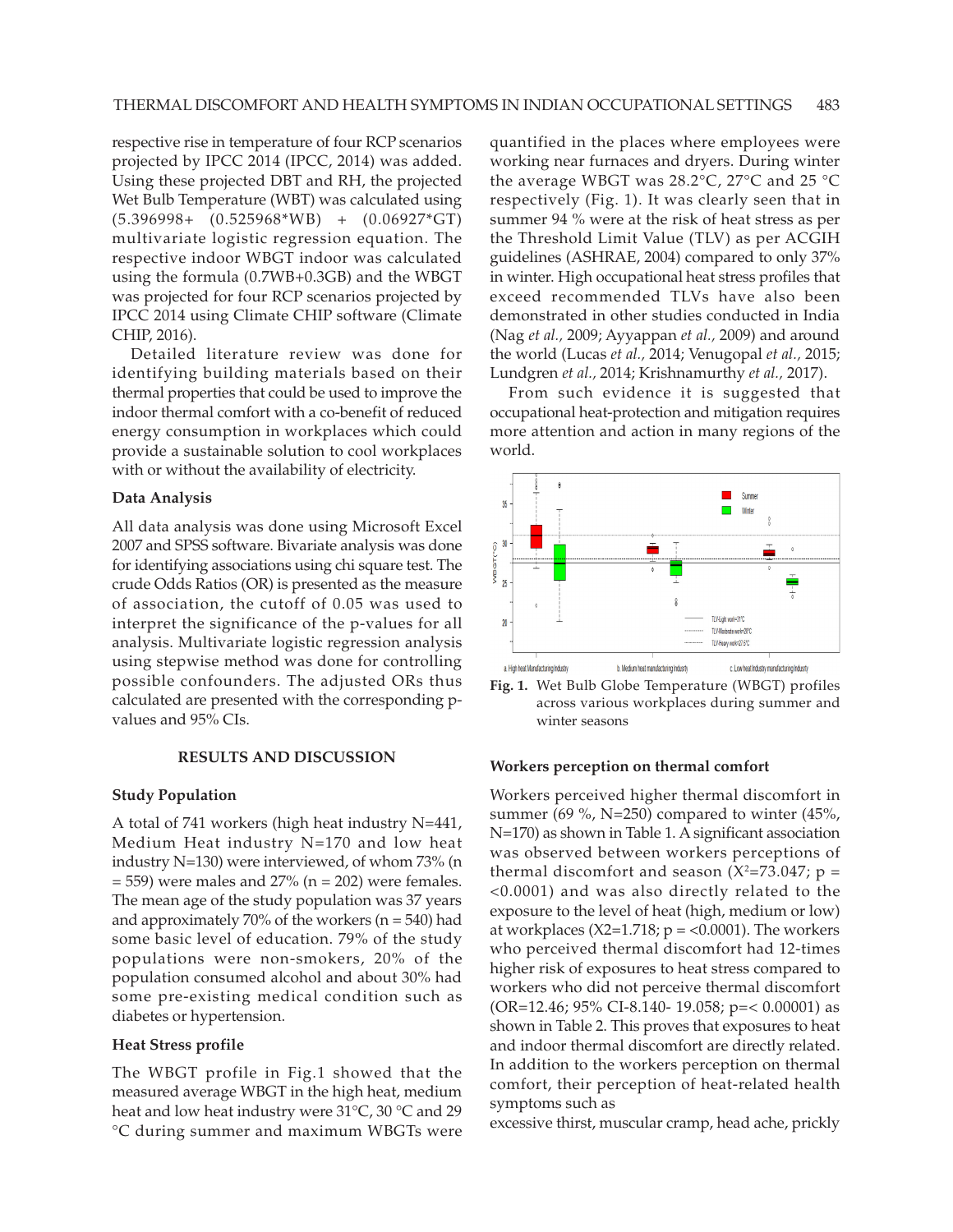heat, dehydration, tiredness/weakness/dizziness collected and which showed results similar to a study conducted by Nag *et al.,* in 2009 who reported that 80% of the occupational groups in India are exposed to higher indoor temperatures reported excessive sweat, thirst, tachycardia and dryness of mouth, 70% reported feeling of elevated body temperatures (hot flashes) and 33% reported reduced urination and itchy skin.

Thermal discomfort shall also impair a person's ability to do physical and mental work (Aries *et al.,* 2010) which was also observed in our study. A significant association between the workers' perceived thermal discomfort and self-reported heat stress symptoms  $(X2=1.70; p = 0.0001)$  was observed and the exposed workers had 11-times higher odds of heat-related health symptoms (OR=11.13; 95% CI-7.464-16.603; p=< 0.00001) even after adjusting for potential confounders like age, gender, water consumption, pre-existing medical conditions, education status and (OR=8.4 ; 95% CI-4.499-15.657; p=< 0.00001) and self-reported health symptoms (Adj. OR=8.4; 95% CI-4.796-14.073; p=< 0.00001). From these results and previous Indian – based research (Nag *et al.,* 2009; Indraganti, 2011; Mishra and Ramgopal, 2014; Venugopal *et al.,* 2016)

**Table 1.** Perceptions of workers on Indoor thermal comfort

it is clear that indoor thermal discomfort has a significant role to play on workers health.

## **Estimating the excess energy consumption and cost used for air conditioner**

In summer, the average ambient temperature in high-heat, medium-heat and low-heat manufacturing industries were 33.8 °C, 33.3 °C and 31.9 °C respectively. Similarly in winter, the ambient temperature in high, medium and low heat manufacturing industries were 31.5 °C, 30.1 °C and 28.9 °C (Table 3). In summer, the average indoor WBGT (without process generated heat), in the occupational settings were found to be much higher than in winter as can be seen in the (Table 3). In high-heat industries, an unusual low WBGT in winter was due to production shut down in few work areas during the assessment period. The average excess energy consumed for use of air conditioner for improving thermal comfort in the industries in summer compared to winter was 76890 units, 13326 units and 230 units in high-heat, medium-heat and low-heat manufacturing industries respectively. The clearly shows that energy consumption for cooling is based on indoor heat generating processes and also largely

| No.            | Self-reported observations<br>(ASHRAE 2004)           | Summer<br>(Total N=361)<br>$\%$ (N) | Winter<br>$(Total N=380)$<br>$\%$ (N) |
|----------------|-------------------------------------------------------|-------------------------------------|---------------------------------------|
| 1              | Thermal discomfort                                    | 69 (250)                            | 45 (170)                              |
| 2              | High indoor humidity                                  | 42 (150)                            | 53 (201)                              |
| 3              | Need mechanical ventilation                           | 84 (304)                            | 74 (281)                              |
| $\overline{4}$ | Coping mechanisms to avert heat                       | 25(91)                              | 11(42)                                |
| 5              | Self-reported heat stress/thermal discomfort symptoms | 83 (299)                            | 68 (258)                              |

|                       |                                              |                                         | <b>Risk Estimate</b>           |                                    |
|-----------------------|----------------------------------------------|-----------------------------------------|--------------------------------|------------------------------------|
| Sl.<br>N <sub>0</sub> | Study<br>variables                           | Chi-square,<br>p-value                  | Crude Odds<br>Ratio,<br>95 %CI | Adjusted Odds<br>Ratio1,<br>95 %CI |
|                       | WBGT                                         | 1.718,<br>$p = <0.0001$ <sup>*</sup> ,  | 12.455, 8.140-<br>19.058       | 8.393,4.499-15.65                  |
| 2                     | <b>Season</b>                                | 73.047,<br>$p = <0.0001$ <sup>*</sup> , | 5.720,<br>3.722-8.790          | 0.75,4.499-15.65                   |
| 3                     | Self reported thermal<br>discomfort symptoms | 1.706,<br>$p = < 0.0001*$               | 11.132,7.464-16.<br>603        | 8.369,<br>4.796-14.073             |

**Table 2.** Association between workers perception on thermal comfort and study variables

**Note:** 1Adjusted for age, gender, education, alcohol and smoking, years of exposure \*Significant association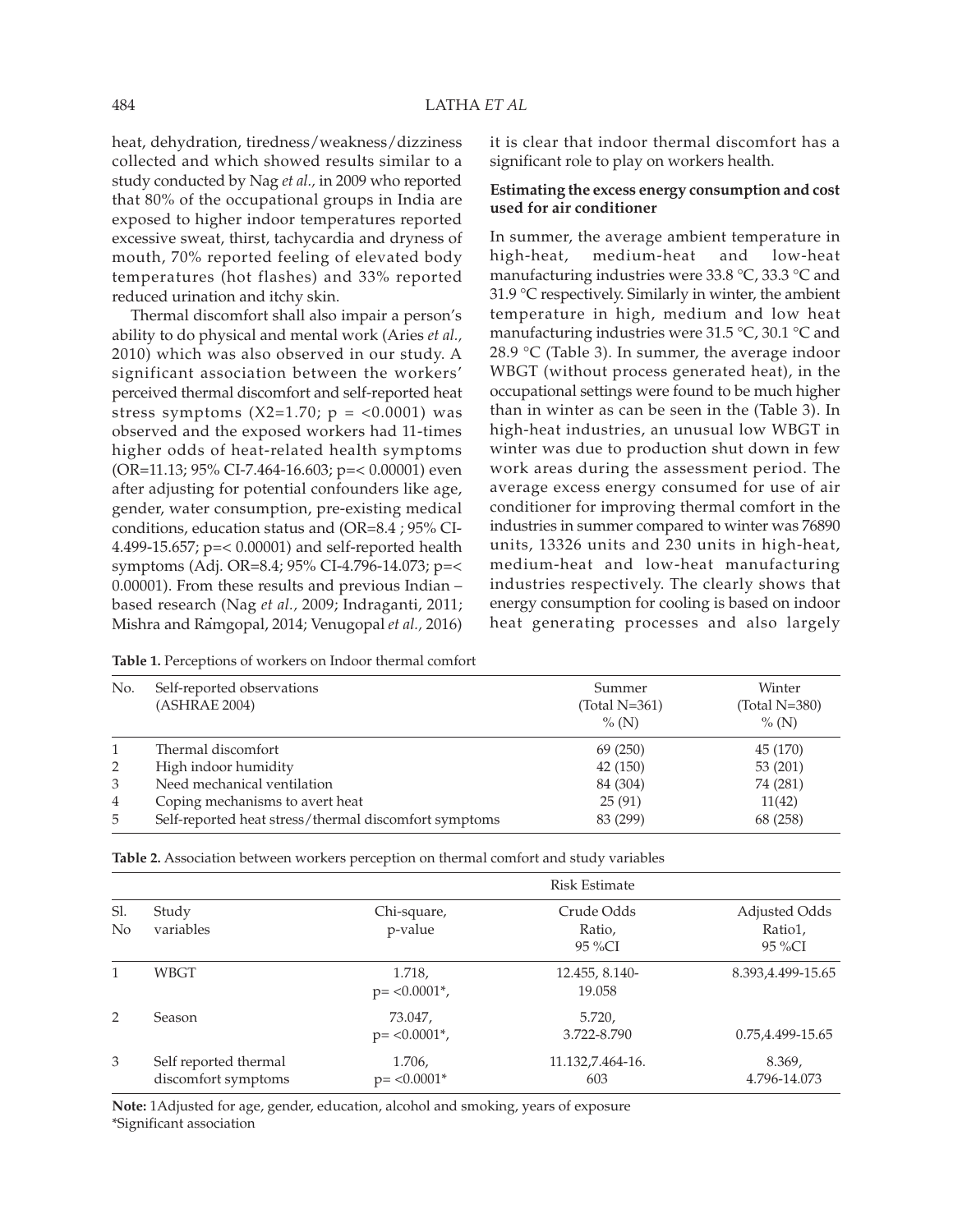dependent on ambient temperature which is in concurrence with other global studies (Aebischer *et al.,* 2007; Thomas *et al.,* 2010).

## **Projections of future indoor heat stress in the changing climate change scenario**

To substantiate the hypothesis that rise in ambient temperature due to climate change has an impact on the indoor WBGT with consequent occupational health risks and higher energy consumption, projections for future rise in indoor WBGT in the selected workplaces was done using Climate CHIP software in the various RCP scenarios predicted by IPCC, 2014). Projections show a rise in WBGTs in Chennai area and the decadal rise is projected to be 0.38°C for the month of May (i.e. Chennai workplaces could be up to 3 °C higher in 2100) with consequent higher indoor temperature and increased thermal discomfort for the workers in the coming decades. To tackle the thermal discomfort and avert workers' health and productivity losses, rise in energy consumption towards providing cooling interventions is inadvertent, especially in summer. It must also be noted that the increasing energy demands if misaligned with the energy production will force energy cuts and selective supply based on priorities (Ahn and Graczyk, 2012) like many workplaces in Tamilnadu during summer months (Abrar, 2016) and workers suffer due to heat stress who continue working with or without cooling interventions during summer months (Venugopal *et al.,* 2015).

# **Suggested sustainable solution to improve thermal comfort at workplaces**

## **Building materials**

With this predicted rise in WBGTs in the coming decades and rapidly increasing energy demands to tackle the heat, there is an urgent need to address the alarming issue especially in tropical settings via preventive approaches that are feasible and sustainable. A literature review attempt was made to find alternative sustainable solutions and a range of

| Table 3. Heat stress and energy consumption pattern in the selected occupational sectors for summer and winter for the |  |  |  |
|------------------------------------------------------------------------------------------------------------------------|--|--|--|
| vears 2015-2017                                                                                                        |  |  |  |

| Type of industry                                     | High-heat |         |         | Medium-heat |         |         | Low-heat       |                  |                   |
|------------------------------------------------------|-----------|---------|---------|-------------|---------|---------|----------------|------------------|-------------------|
| Year                                                 | 2015      | 2016    | 2017    | 2015        | 2016    | 2017    | 2015           | 2016             | 2017              |
| Location<br><b>SEASON-SUMMER</b>                     |           | Salem   |         |             | Chennai |         |                | Chennai          |                   |
| Ambient dry bulb<br>temperature °C                   | 31.2      | 35.3    | 34.9    | 31.7        | 34.2    | 34.1    | 30.9           | 31.6             | 33.4              |
| $RH (%)^*$                                           | 64.0      | 56.0    | 58.0    | 56.0        | 48.0    | 48.1    | 60.0           | 46.0             | 51.1              |
| WBGT °C<br>Energy                                    | 28.2      | 30.7    | 30.6    | 27.7        | 28.6    | 28.6    | 27.5           | 26.8             | 28.3              |
| consumption for<br>cooling (Mev)<br>Amount spent for | $8.40*$   | $8.51*$ | $1.14*$ | $1.14*$     | $1.06*$ | $9.45*$ | $2.13^{\circ}$ | 3.50 <sup></sup> | $4.54^{\$}$       |
| cooling in INR (in<br>lakhs).                        | 38.2      | 41.50   | 37.5    | 39.7        | 37.1    | 32.1    | 0.06           | 0.1              | 0.12              |
| <b>SEASON-WINTER</b>                                 |           |         |         |             |         |         |                |                  |                   |
| Ambient dry bulb<br>temperature °C                   | 31.7      | 30.8    | 32.2    | 31.0        | 30.3    | 31.5    | 28.9           | 28.8             | 29.2              |
| $RH$ (%)                                             | 45.8      | 45.0    | 49.0    | 44.4        | 51.9    | 47.0    | 52.9           | 54.0             | 53.1              |
| WBGT °C                                              | 26.7      | 25.8    | 27.0    | 26.0        | 25.6    | 26.6    | 25.0           | 25.4             | 24.7              |
| Energy                                               |           |         |         |             |         |         |                |                  |                   |
| consumption for<br>cooling (Mev)                     | $8.67*$   | $8.00*$ | $8.76*$ | $1.03*$     | $1.03*$ | $8.32*$ | 1.79\$         | 3.48\$           | 3.35 <sup>s</sup> |
| Amount spent for<br>cooling in INR (lakhs).          | 35.6      | 37.6    | 33.5    | 35.7        | 35.9    | 28.8    | 0.05           | 0.1              | 0.09              |

**NOTE** 1 MeV = 4.4504902416667x10-20 kWh and MeV= Mega-electron Volt, **\*** Energy consumption for cooling ×10+24 Mev, # Energy consumption for cooling ×10+25 Mev, **@** Energy consumption for cooling ×10+23 Mev, **\$** Energy consumption for cooling x10+22 Mev.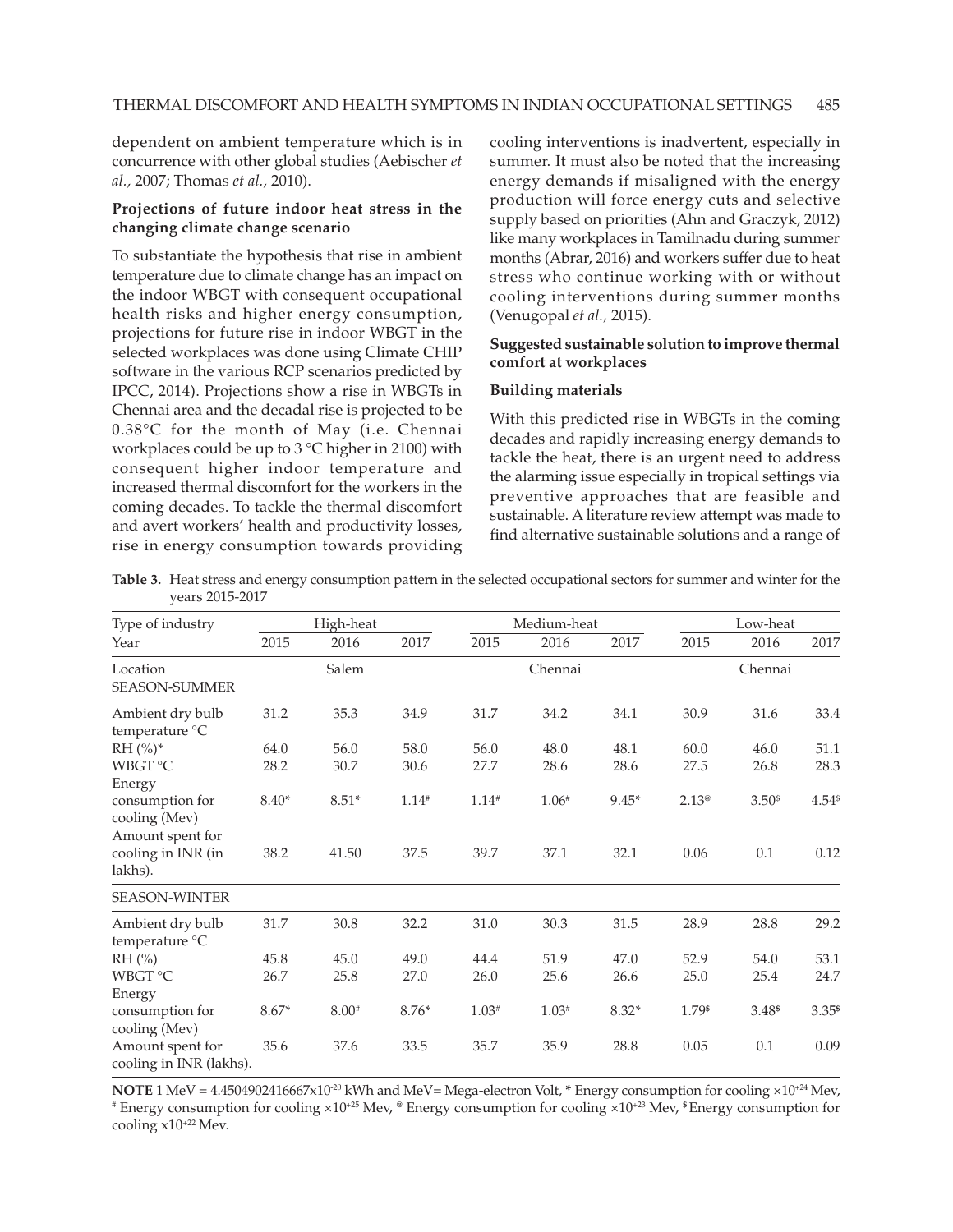materials that have the properties for passive cooling techniques may be used to help achieve thermal comfort. It is apparent that materials with lower thermal conductivity, thermal diffusivity and absorptivity may be suitable as envelopes for building, especially work-spaces that are occupied primarily during the day. The review particularly identified certain materials such as Vacuum Insulation Panel (VIPs) (Pacheco-Torgal *et al.,* 2015; Alotaibi and Riffat, 2014); Phase Change Materials (PCMs) (Nguyen *et al.,* 2013), Aerated Autoclaved concrete/Autoclaved Cellular concrete (ACC) (Kurama *et al.,* 2009; Stuckes and Simpson, 1985) and polymer skin (Kumar and Singh, 2013), Rubber added brick (Turgut and Yesilata, 2008) with good thermal properties and with a potential to be incorporated in different parts of the building envelope to enhance thermal comfort (Latha *et al.,* 2015). Light colored external surfaces, window treatments (Kumar and Kaushik, 2005) and different glazing systems are also identified as preferred options to help reduce the heat load off the building (Singh *et al.,* 2008; Klems *et al.,* 1995; Chaiyapinunta, 2009). Sustainable building materials with good thermal performance suitable for tropical countries are available locally and detailed review of their thermal properties has been done (Latha *et al.,* 2015).

Building materials and designs to improve thermal comfort: Improved envelope and passive designs such as natural ventilation (Cardinale *et al.,* 2003), radiant cooling systems (Memon *et al.,* 2008; Hui and Leung, 2012), use of electronic controls to improve thermal comfort inside buildings (Álvarez *et al.,* 2018), roof top gardening (NRDC, 2013), architectural designs and modifications (ITC, 2016), cooling paints and tiles (Singh *et al.,* 2018), enveloping with a second skin with an air gap providing isolation of the façade from the structure (Synefra, 2009), use of cavity walls (Reilly and Kinnane, 2017), sail-shaped, semi-opaque shades (Singh *et al.,* 2018), louvers and internal movable shades (Synefra, 2009), optimize lighting design, deep shading and recessed fenestration with aesthetic jaalis (Singh *et al.,* 2018) and passive downdraft evaporative cooling system (Paanchal and Mehta, 2017) are select few passive technologies that are successfully tested and could improve thermal comfort within the building envelope.

## **CONCLUSION**

Indoor thermal discomfort is one of the silent causes

of morbidities and mortalities worldwide and will continue to increase in severity with the rise in global temperatures due to climate change. The study has assessed the indoor thermal comfort condition, workers' perceptions on thermal discomfort, its impacts on their health and productivity, and a survey of the energy used for cooling intervention in 6-occupationalsectors located in Tamilnadu, India and an attempt to project the future thermal discomfort level for various RCP scenarios predicted by IPCC that the workers are likely to experience in the wake of climate change. The study findings are (1) workers in India are subjected to heat stress and thermal discomfort in their workplaces irrespective of the season which is predicted to increase in the future (2) energy demand for indoor cooling is high now and will continue to increase based on projections of the future rise in WBGTs in the workplaces (3) interventions for improved indoor thermal comfort including identifying sustainable building materials with low thermal conductivity, high heat capacity, thermal mass and resistance, solar reflectivity, thermal emissivity and passive envelop design could reduce heat transferability into the buildings. The current study provides preliminary evidence to emphasize that thermal discomfort and energy demand is an alarming issue in tropical settings like India with consequent occupational health and productivity risks. Further studies are warranted to identify building materials that are appropriate for use in high, medium and low heat occupations to improve the thermal comfort and energy in the climate change scenario.

### **ACKNOWLEDGEMENT**

This study was carried out as a part of DST project. The authors are grateful to the management and the workers of the occupational sectors for their kind cooperation that enabled the author to pursue the research successfully. The authors also highly acknowledge and thank the Department of Environmental Health Engineering, Sri Ramachandra Institute of Higher Education and Research, Chennai for providing this platform for carrying out the work. Authors also appreciate the support extended by Rekha, Manikandan and Kumaravel of EHE Department, SRIHER for their support.

#### **REFERENCES**

Abrar, M. 2016. Power cut off and Power Blackout in India

Add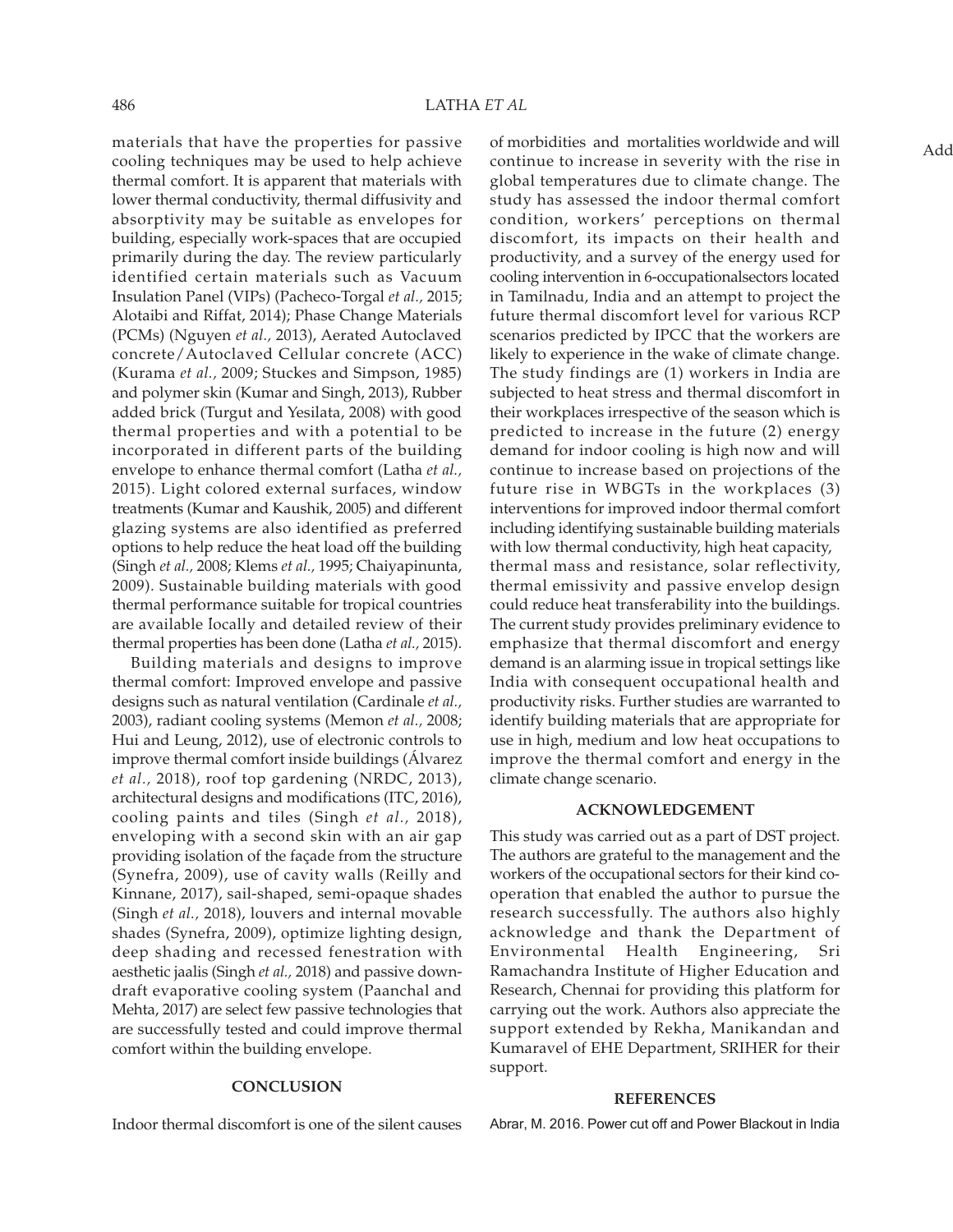a Major threat- An Overview. International Journal of Advancements in Research & Technolog. 5 : 8- 15.

- ACGIH, 2018. Threshold limit value for chemical substances and physical agents and biological exposure indices.
- Aebischer, B., Catenazzi, G. and Jakob, M. 2007. Impact of climate change on thermal comfort, heating and cooling energy demand in Europe. In: Proceedings ECEEE. 23-26.
- Ahn, S.J. and Graczyk, D. 2012. Understanding energy challenges in India: policies, players, and issues. International Energy Agency. 1.
- Alimohamadi, I., Falahati, M., Farshad, A., Zokaie, M. & Sardar, A. 2015. Evaluation and validation of heat stress indices in Iranian oil terminals. International Journal of Occupational Hygiene. 4: 21-25.
- Alotaibi, S. S. and Riffat, S. 2014. Vacuum insulated panels for sustainable buildings: a review of research and applications. International Journal of Energy Research. 38:1-19.
- Álvarez, J., Costa-Castelló, R. & Castilla, M. 2018. Repetitive control to improve users' thermal comfort and energy efficiency in buildings. Energies. 11: 976.
- Angeles-Malaspina, M., González-Cruz, J. E. and Ramírez-Beltran, N. 2018. Projections of heat waves events in the intra-Americas region using multimodel ensemble. Advances in Meteorology. 2018.
- Aries, M. B. and Veitch, J. A. 2010. Windows, view, and office characteristics predict physical and psychological discomfort. Journal of Environmental Psychology. 30 : 533-541. :
- ASHRAE, A. 2004. Standard 55-2004, Thermal environmental conditions for human occupancy. American Society of Heating, Refrigerating and Air-Conditioning Engineering, Atlanta, GA.
- Ayyappan, R. and Sankar, S. 2009. Work-related heat stress concerns in automotive industries: a case study from Chennai, India. Global Health Action. 2: 2060.
- Chaiyapinunta, S. 2009. Selecting glass window with film for buildings in a hot climate and nopparat khampornb. J. Eng. J. 13.
- Cardinale, N., Micucci, M. and Ruggiero, F. 2003. Analysis of energy saving using natural ventilation in a traditional Italian building. Energy and Buildings. 35: 153-159.

Climate CHIP 2016.

- Crowe, J. and Manuel Moya-Bonilla, J. 2010. Heat exposure in sugarcane workers in Costa Rica during the non-harvest season. Global Health Action. 3: 5619.
- Gershunov, A., B. Rajagopalan, J. Overpeck, K. Guirguis, D. Cayan, M. Hughes, M. Dettinger, C. C., R. E. Schwartz, M. Anderson, A. J. Ray, J. Barsugli, T.

Cavazos, and M. and Alexander. 2013. Future Climate: Projected Extremes." In Assessment of Climate Change in the Southwest United States: A Report Prepared for the National Climate Assessment. Washington,: Southwest Climate Alliance. 126–47.

- Holmes, M. J. and Hacker, J. N. 2007. Climate change, thermal comfort and energy: Meeting the design challenges of the 21st century. Energy and Buildings. 39: 802-814. :
- Hui, S. C. and Leung, J. Y. 2012. Thermal comfort and energy performance of chilled ceiling systems. In: Proceedings of the Fujian-Hong Kong Joint Symposium.
- India Climate Dialogue, T. T. P. 2019. India: Sugarcane farmers struggle to cope with climate change.
- Indraganti, M. 2011. Thermal comfort in apartments in India: Adaptive use of environmental controls and hindrances. Renewable Energy. 36: 1182-1189.
- IPCC 2014. Mitigation of Climate Change. Contribution of Working Group III to the Fifth Assessment Report of the Intergovernmental Panel on Climate Change. Cambridge University Press, Cambridge, UK and New York, NY.
- ITC 2016. The ITC Green Center, Gurgaon: Starting a revolution.
- Kanagaraj, K. and Paul, S. F. 2019. Association between occupational heat stress and DNA damage in lymphocytes of workers exposed to hot working environments in a steel industry in Southern India. Temperature. 1-14.
- Kjellstrom, T., Holmer, I. and Lemke, B. 2009. Workplace heat stress, health and productivity–an increasing challenge for low and middle-income countries during climate change. Global Health Action. 2: 2047.
- Klems, J. H., Yazdanian, M. and Kelley, G. 1995. Measured performance of selective glazings. Lawrence Berkeley Lab., CA (United States).
- Krishnamoorthy, M., Ramalingam, P., Perumal, K., Kamalakannan, L. P., Chinnadurai, J., Shanmugam, R., Srinivasan, K. and Venugopal, V. 2017. Occupational heat stress impacts on health and productivity in a steel industry in southern India. Safety and Health at Work. 8 : 99-104.
- Kumar, A. and P Singh, O. 2013. Advances in the building materials for thermal comfort and energy saving. Recent Patents on Engineering. 7: 220-232.
- Kumar, R. and Kaushik, S. 2005. Performance evaluation of green roof and shading for thermal protection of buildings. Building and Environment. 40: 1505-1511.
- Kurama, H., Topcu, I. and Karakurt, C. 2009. Properties of the autoclaved aerated concrete produced from coal bottom ash. Journal of Materials Processing Technology. 209 : 767-773. :
- Latha, P., Darshana, Y. and Venugopal, V. 2015. Role of